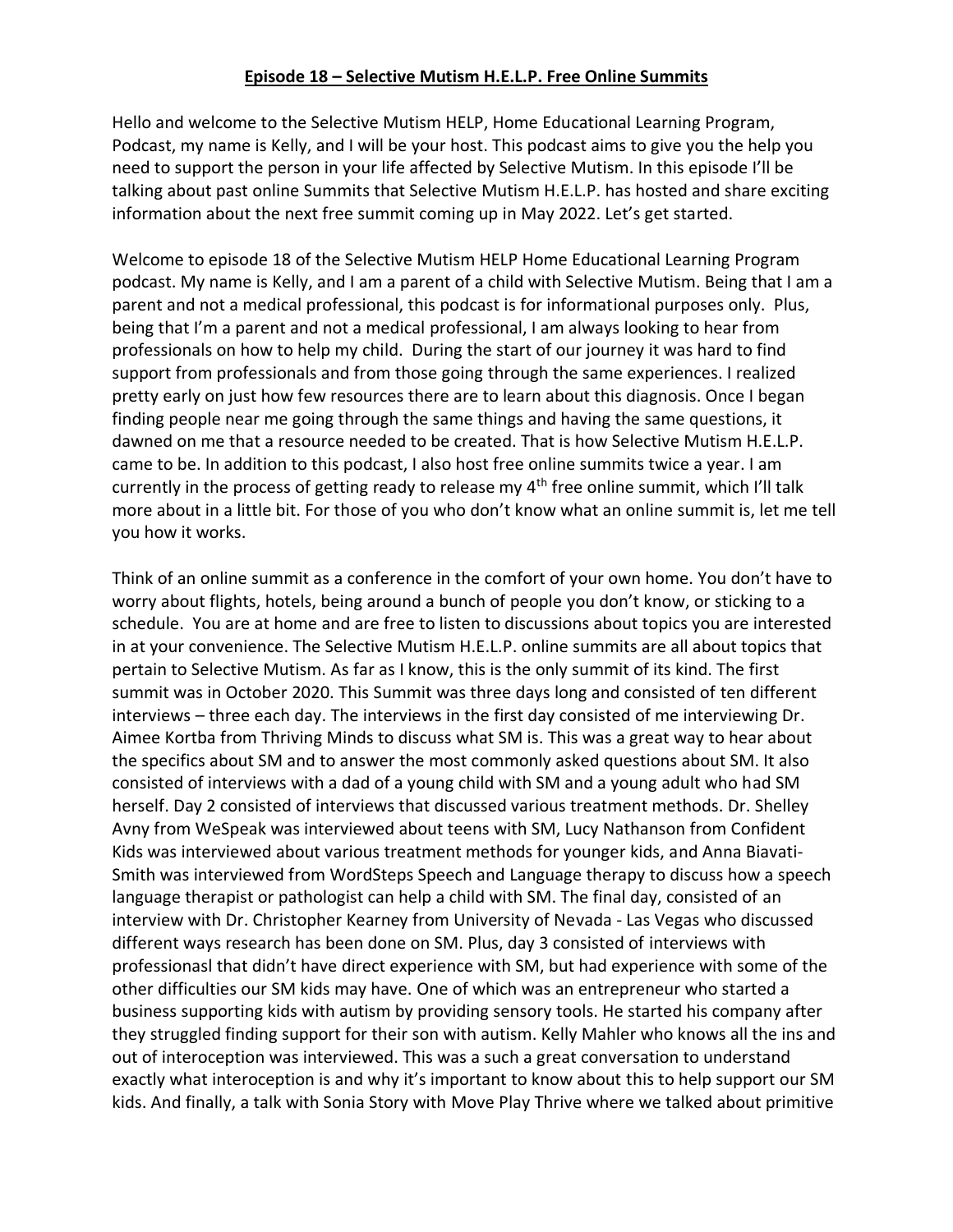reflexes and how unintegrated reflexes could hold the key to our children's SM. Fascinating information!

Based off the feedback from the first summit, it appeared there were more topics registrants wanted to learn about, so I decided to release another Summit in the Spring of 2021. This one had a very similar format to the first summit. During Day 1, consisted of an interview with a mom of a child with SM, Gaye James, who also wrote a great book about her experience. Jaime Lago is a professional choreographer and now children's book author who had SM as a child and teen and she shared her experiences growing up with SM. And on Day 1, I also spoke about our experiences with various exposures that helped give our daughter opportunities to practice being brave. Day two was full of fantastic professionals who also had children with SM so they truly understood the difficulties that many of us have gone through or are currently going through. The professionals were Ruth Perednik with the Selective Mutism Treatment Center who talked about the village that every SM child needs to give the best chance of overcoming their SM. Joleen Fernald, a speech language pathologist, talked about the inside out and bottom up approach to helping a child with SM, and finally, Claire Carroll gave us some exceptionally useful information about the differences and similarities between SM and Autism and how a child can have both. Day three consisted of learning about how Sound therapy can help support someone with anxiety which Charlotte Davies with Fit 2 Learn discussed. We also learn how to create a sensory space at home for a child that may have sensory issues and how an Occupational Therapist could support an SM Child. This discussion was with a pair of entrepeneurs who started a company called SENSE-ational Spaces. The final talk from the Spring 2021 summit was with Danielle Cottam, a senior speech pathologist, who talked about how various people in an SM child's life can help them lower their anxiety to give them a better opportunity to communicate. It was a group of amazing women who were so passionate about what they do, it was an honor to learn from them!

The feedback I got after that summit was a little different than the first summit. It was different because many people had questions about teens and adults with SM. As some of you may be aware, there really isn't a whole lot of information about teens and young adults with SM. I felt for these parents that needed answers on how to help their child now that they were older and still struggling. I knew I had to do a summit about this, no matter how difficult it would be to find resources. I scoured the globe and found some amazing professionals to discuss such an important topic. In addition to professionals, I was privileged enough to talk with two amazing women who have lived with SM and they were willing to share what life was like for them as a teen and adult while navigating this diagnosis. Antje Bothin and Erin Glow were interviewed in Day one and gave us some great insight and tips to keep moving forward. Since Shelley Avny did such a great job during the first summit about discussing teens with SM, I knew I needed her back again. On day 2 she spoke about common challenges teens with SM face. Also in Day 2, I had the absolute greatest pleasure to interview Maggie Johnson. If you've done any research on SM, I'm sure you have come across her name. She has been instrumental in helping us understand SM and she and invaluable information about how to support a teen with SM. She mainly focused on the sliding-in technique, but the amount of practical advise she gave was invaluable! The third day of the summit consisted of talking with Anna Biavati-Smith again, but this time it was helping us understand what to focus on when treating a teen or young adult with SM. She has such a fun personality and great tips for helping a difficult age group. Johanna